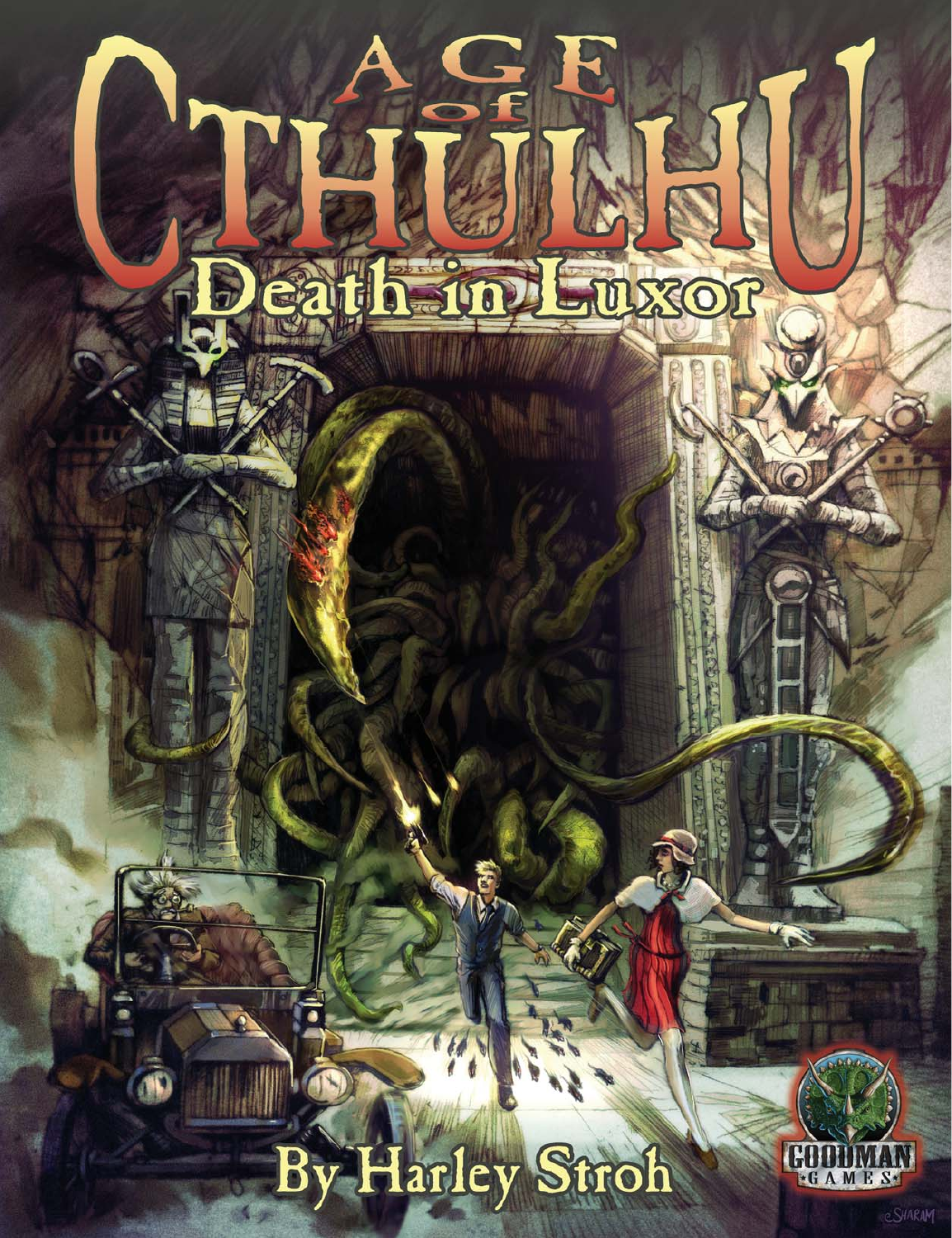

## Scene 3 – Ramesses Temple Complex

Scene 3 takes place at Medinet Habu, the funerary complex of Ramesses III. The work gangs live in a tent city here, renting out their services to archeologists and epigraphers. Unlike many in Luxor, they are openly friendly towards foreigners, welcoming them in the hopes of getting work. Their proffered friendship is only skin-deep – the work gangs are notoriously loyal to one another and never betray the confidence of their brethren.

 A work gang has been infiltrated by a cult dedicated to the worship and release of the star-spawn. While there are only a handful of cultists active in the tent city, the work gang's devotion to secrecy ensures that the cult remains protected.

 **Scene Summary:** There are a number of reasons why the investigators might happen upon the ruins. Enterprising investigators might come directly here after leaving Chicago House, in the hopes of stumbling across the 'new crypt.' Others might come here, following leads offered by Rose Bollacher in Scene 2. Finally, investigators escaping the clutches of the theosophists in Scene 5 might also make their way here, in an attempt to beat Madam Carlisle and Jack Saul to the new crypt.

 The purpose of the scene is to direct the investigators – by clues or informants – to Scene 4: The Crypt of the Deep Ones.

#### **Area 3-1 – Medinet Habu:**

 The description assumes that the investigators make it to the ruins after dark, though the scene is largely unchanged, regardless of time of day. Read or paraphrase the following when the investigators come to the Ramesses Temple Complex for the first time.

 *The ceaseless rain hammers the ruins, running in red rivulets down the worn paths and crumbling stone walls. The cold rain comes in sheets, soaking your clothes and chilling you to the bone.* 

 *In the glaring flashes of lightning, you can discern the outlines of a work camp, set near the heart of the dig. In between the rolling thunder, you can hear the telltale sound of drums.* 

The investigators are free to approach the camp any way they see fit. The darkness makes it easy for even the least dexterous of investigators to sneak up through the ruins. Once the investigators come within 50 yards of the camp, proceed with the description of area 3-2.

**Area 3-2 – Tent City:** Read or paraphrase the following:

 *At the heart of the dig is a tent city, sheltered from the force of the storm by an ancient stone wall. Amid the score of canvas tents is a bonfire, roaring in spite of the rain. Ominous figures caper and dance around the fire, howling at the thundering storm, and passing bottles back and forth before hurling them into the crackling flames.* 

 There are over twenty forms dancing in the light of the bonfire, and more in the shadows. The ferocious storm has brought the diggers' primal souls to life; in spite of the storm (more accurately, because of it) they are drinking and dancing, howling in time with the rolling thunder.

 Investigators might be quick to mistake the rude celebration for a Cthulhu rite. A successful **Mythos** check (+15%) recognizes that the dancers are simply drunk and enjoying the storm. If an investigator beats the check by 10% or more, their estimation of the drunken work gang is more precise: while the dance is not a Cthulhu rite, there are occult undertones to some of the dancers' howlings.

 There are thirty-two diggers in all, seven of whom are cultists sworn to the star-spawn. The diggers welcome the investigators into their circle, offering them wine, hard alcohol, and shelter beneath the awnings of their tents. The cultists, for their part, do their best to put the investigators at ease. While five of the cultists see to the investigators' needs, the other two scurry back to warn the Old Man of Persia. They return after a minute or two, bidding the investigators to follow them.

 A fight with the cultists isn't in the investigators' interests. The other members of the work gang are quick to come to the aid of their brothers, fighting with shovels, picks, and long-bladed fighting knives. A digger doesn't stay in the fight once injured, but the cultists fight to the death, fully believing that their patron, the star-spawn, will protect them.

**Tents:** Investigating the tents yields naught in the ways of clues. The investigators discover caches of foodstuffs kept in cracked clay pots, bottles of hard alcohol and wine, sleeping cots, lanterns, and digging tools.

# **7 Cultists**

|  |  | STR CON SIZ DEX POW HP |  |
|--|--|------------------------|--|
|  |  | 14 15 12 08 09 13      |  |

#### **Damage Bonus:** +1D4

**Weapon:** Fighting Knife  $40\%$ , damage  $1D4 + 2 + db$ 

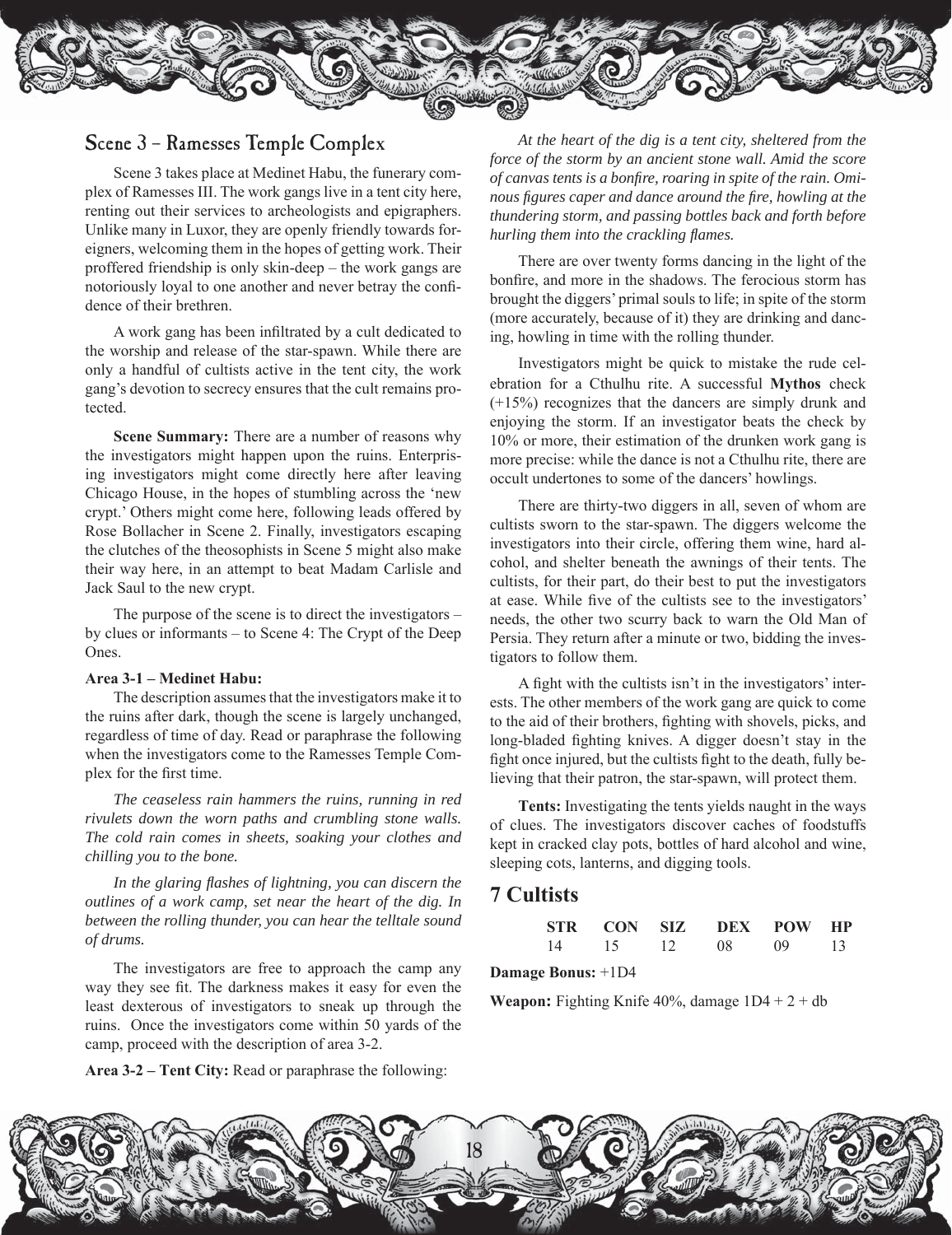

### **25 Dig Workers**

|  | STR CON SIZ DEX POW HP |  |
|--|------------------------|--|
|  | 15 10 13 11 09 6       |  |

**Damage Bonus:** +1D4

**Weapon:** Shovel/Pick 30%, damage 1D6 + db Kick/Punch 35%, damage 1D3 + db

**Area 3-3 – Tent of the Old Persian:** Read or paraphrase the following:

 *The tent is larger than the others in the makeshift camp, securely anchored against the storm by heavy stone blocks. Inside, past the whipping canvas flaps and trio of heavily muscled thugs, the tent's furnishings are worn, but comfortable. A boiling kettle rests atop a woodstove in the center of the tent. In the back of the tent is a well-appointed cot. Tapestries of peculiar origin hang from every wall, making the otherwise large tent feel small and claustrophobic.* 

 *A gray bearded man in a black turban sits near the center of the tent, warming his hand before the stove. To his left sits a British couple, immaculately dressed despite the raging storm.* 

 The gray-bearded man is the Zoroastrian mystic known simply as the "Old Persian" to the English, or "Abū" (father) to the Egyptian diggers and cultists. The British couple is Madam Carlisle and Jack Saul, theosophists sent to infiltrate Chicago House. Investigators with the photograph of the expedition team (from area 1-3a) immediately recognize Jack Saul as one of two survivors of the Chicago House murders.

If the investigators lost the star-spawn idol in Scene 2, it is sitting atop a table behind the Old Persian.

Jack Saul is a handsome young man in his twenties, with nervous, darting brown eyes. Madam Carlisle is an attractive, dark haired woman, of indeterminable age – either in her forties, having aged incredibly well, or in her early twenties with maturity beyond her years. Relaxed and composed, she stands in opposition to Jack's constant nervousness, calming him with a touch of her hand, and speaking for him when the young man falters.

 Unknown to the theosophists, the Old Persian is the leader of the star-spawn cult, actively devoted to releasing his master from its ancient prison. Whether or not the investigators realize it, the leaders of all three factions are here in the same tent, sharing tea.

 When the investigators enter, the Old Persian smiles and waves to the nearby chairs, as if he had expected guests all along. Jack, suspecting the investigators' intent, looks as if he could jump out of his skin, while Carlisle simply lights a cigarette from the stove, and smiles warmly through the smoke.

**Keeper Note:** This scene can appear challenging to run. Key to success is keeping each NPC's aim and mannerisms in mind. This will allow the keeper to run the three as distinct personalities. Following is a summary of the three NPCs, and their key traits.

**Madam Carlisle:** *Aims* – The leader of the theosophists wants to learn the investigators' plans, and any information

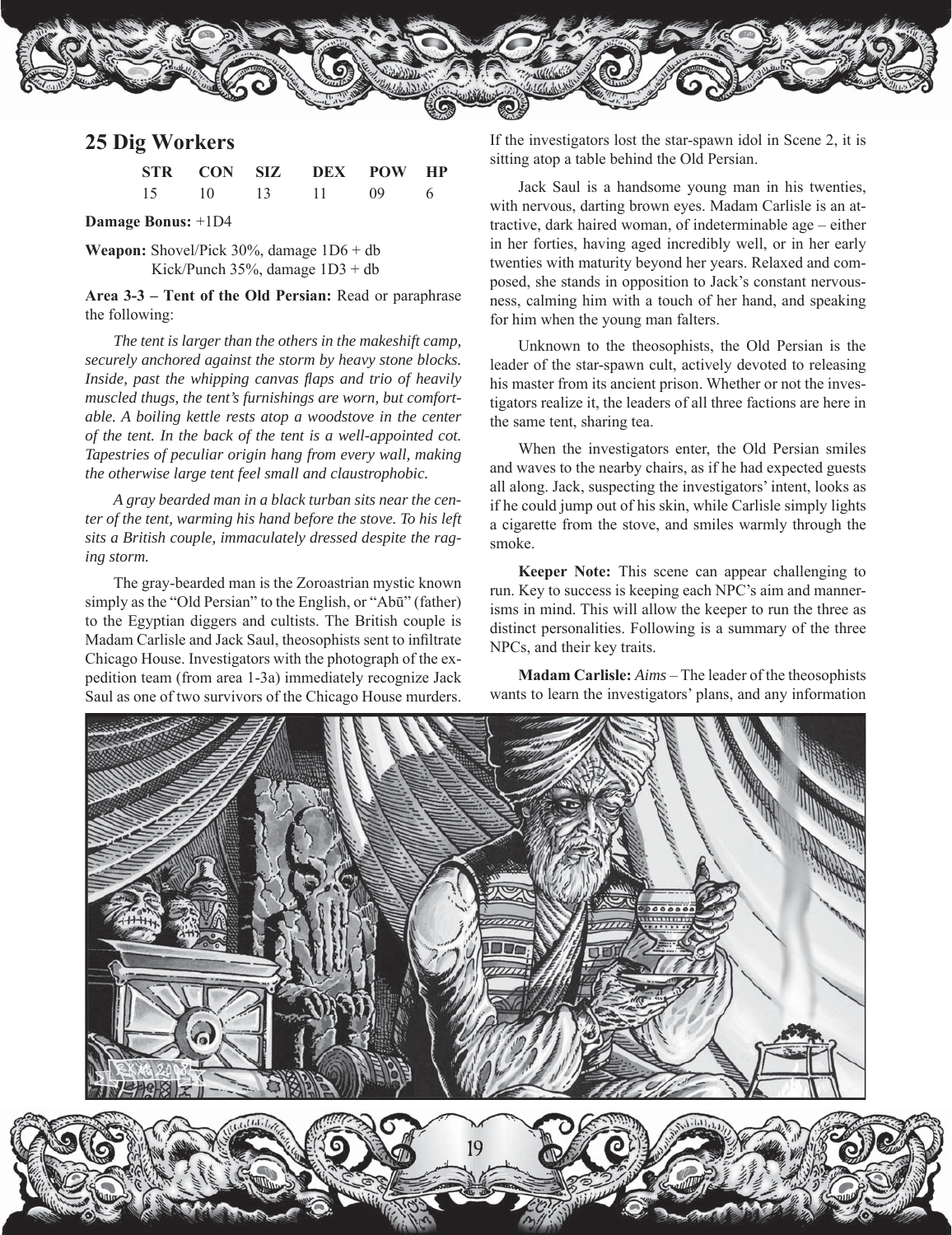

or clues they might have that could lead her to the New Crypt or the Prison of the Star-Spawn. If the investigators are clearly ahead in the game, she invites them to Alexis' Bolthole (Scene 5), with an offer to compare "histories." *Mannerisms* – Carlisle is perpetually calm and in control. Nothing the investigators do or say can unnerve her.

**Jack Saul:** *Aims* – Jack mistakenly believes that he needs to feed misinformation to the investigators, in the hopes of throwing them off the trail. He takes it upon himself to be at the heart of every conversation, engaging every participant; for fear that he might miss something of crucial importance. *Mannerisms* – Jack is a nervous young man, trying desperately to impress his master, Carlisle.

**The Old Man of Persia:** *Aims* – Old Abū wants to set the star-spawn free, and has already accomplished everything necessary to see this come to pass. All that is necessary now is to keep the investigators and theosophists from interfering. Abū offers to have his men show the investigators to the site of the New Crypt, certain that their investigations will end with their demise. *Mannerisms-* The Old Persian is like an inscrutable cat trying to make up his mind over several mice. Who to dispose of first? He makes his decision deliberately, rightly assuming the investigators to be the greatest threat.

 The tenor of the encounter is largely left up to the investigators. Madam Carlisle takes the backseat, waiting for the investigators to make the first move and reveal their hand. Meanwhile, nervous Jack forces a grin, and makes obvious attempts to ingratiate himself to the investigators.

 Following is a brief summary of questions the investigators might ask, and the answers they receive (and more importantly, in key instances, who answers them):

- *Who are you? Why are you here?* **Jack:** I'm Mister Saul of Chicago House. This is my fiancé, Miss Carlisle. She's visiting from India while I complete my internship. After I complete my work, and it shouldn't be long now, we'll take work in India, leading excavations and digs …
- *Where is the crypt discovered by Professors Jamison and Bollacher?* **The Old Persian:** Several of my boys participated in that dig. I'll summon them and ask them to show you the site, tonight.
- *What did they find there?* **The Old Persian:** I'm sure I have no idea. The professors from Chicago House are notoriously private about their discoveries.
- *What are you doing here tonight?* **Carlisle (silencing Jack):** Visiting with an old friend. You might not know it, but Abū is considered to be a great mystic by his people. And any chance to grow closer to wisdom …
- *Where were you when Bollacher killed the team at Chicago House?* **Jack (clearly astonished):** Why, I was meeting up with Carlisle at the ferry. Dead you say? This is terrible!
- *Where is Rose Bollacher?* **The Old Persian:** I heard some of my workers say that they saw a woman like the one you are describing in a bar in south Luxor. The Ali Baba perhaps? It might simple be a rumor. I can't imagine why a respectable woman would deign to frequent such an establishment.

If the investigators make the mistake of threatening the Old Persian or his guests, the three thugs rush into the tent, using deadly force to restrain the investigators if need be. The Persian refuses to tolerate foolish enemies, and after politely asking Carlisle and Jack to excuse them, orders the thugs to take the investigators out into the ruins and slit their throats.

**Clues:** As the investigators leave the tent, Madam Carlisle stands and walks towards the most attractive male investigator and wishes him luck in his search, kissing him briefly on the cheek. As she does so, she slips a scrap of paper into his hand; the scrap lists an address: *1005, Shari El Matar.* 

If the investigators manage to lure the Old Persian and his guests outside, they can investigate the tent. If the investigators succeed on such an unlikely gambit, chances are excellent they discover a small trove of clues.

 A **Spot Hidden** (+15%) check reveals a small wooden locker hidden beneath a pile of embroidered covers beside the cot. The locker is painted with phosphorescent runes, reinforced with metal corners and boning, and sealed with a lock (**Locksmith**, +10%).

An **Occult** check  $(+0\%)$  reveals the runes as a ward against evil spirits. Unfortunately for the investigators, the runes also serve to punish thieves. Anyone opening the locker without ritually cleansing it (**Occult**, -10%, two hours) is struck by an ominous sense of foreboding – the investigator is certain that his doom is at hand (treat as Generalized Anxiety Disorder). The belief is overpowering, and may culminate in a self-fulfilling death wish. To shake the belief, the investigator must succeed on a Resisted POW check;